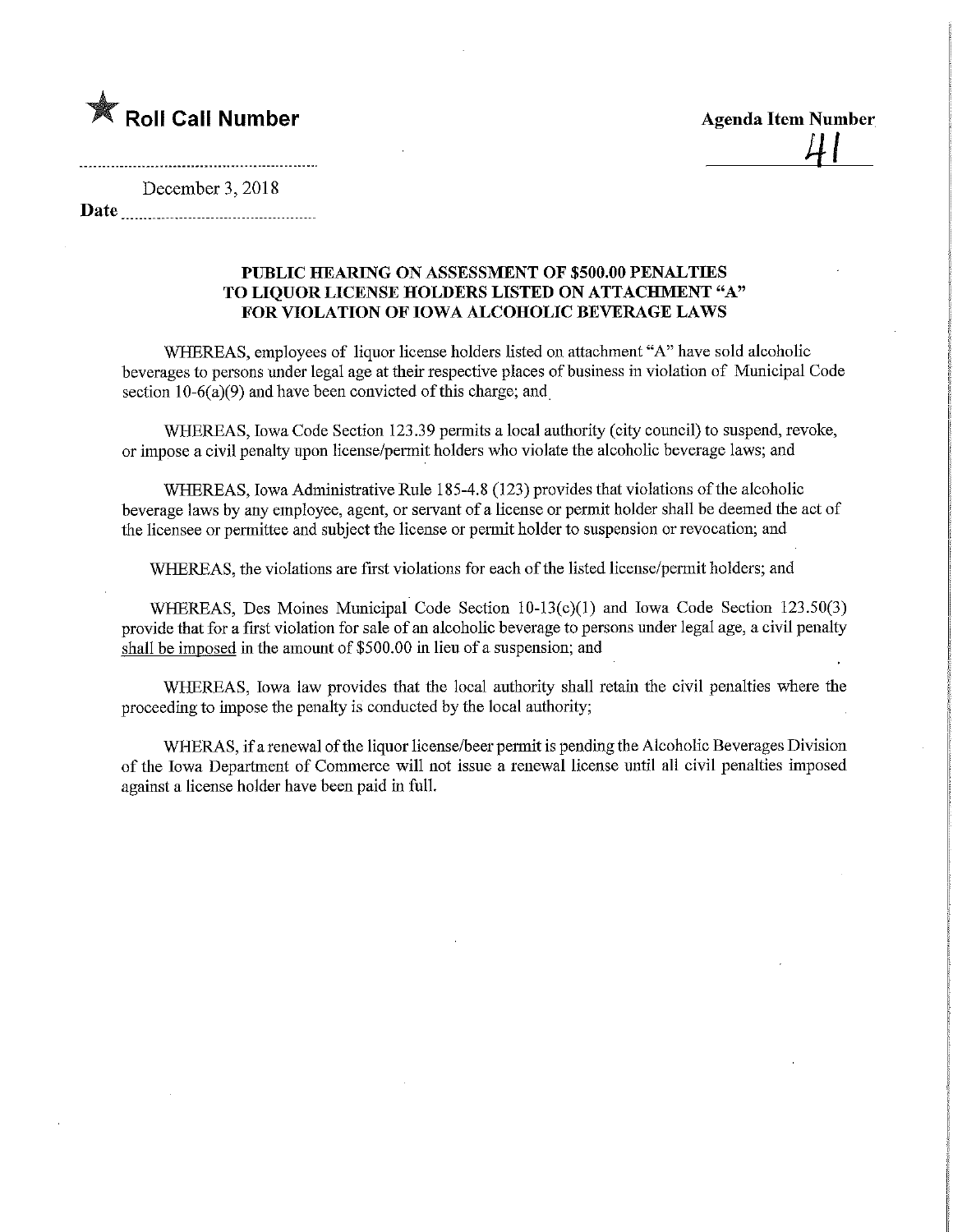

December 3, 2018

Date

(2)

NOW, THEREFORE, BE IT RESOLVED by the City Council of the City of Des Moines, Iowa that:

- 1. The alcoholic beverage license/permit holders listed in attachment "A" are hereby assessed a civil penalty in the amount of \$500.00 for sale of alcoholic beverages to persons under legal age.
- 2. Failure to pay the \$500.00 civil penalty within 30 days of this resolution will result in an automatic 14-day liquor license/permit suspension commencing at 6:00 a.m. on the 3<sup>rd</sup> day of January 2019 and ending at 6:00 a.m. on the  $17<sup>th</sup>$  day of January 2019.
- 3. The \$500.00 civil penalty is due and owing even if the automatic suspension is served.
- 4. The City Clerk is directed to notify the license/permit holders, except those that have already paid, by sending through ordinary mail a copy of this resolution as soon as possible.
- 5. This City Council action may be appealed within thirty (30) days to the administrator of the Alcoholic Beverages Division of the Iowa Department of Commerce, 1918 S.E. Hulsizer, Ankeny, Iowa, 50021.

MOVED BY TO ADOPT.

FORM APPROVED:

Douglas P. Philiph

| <b>COUNCIL ACTION</b> | <b>YEAS</b> | <b>NAYS</b> | <b>PASS</b> | <b>ABSENT</b>   | <b>CERTIFICATE</b>                                                                                                                                     |  |  |  |  |  |  |  |
|-----------------------|-------------|-------------|-------------|-----------------|--------------------------------------------------------------------------------------------------------------------------------------------------------|--|--|--|--|--|--|--|
| <b>COWNIE</b>         |             |             |             |                 |                                                                                                                                                        |  |  |  |  |  |  |  |
| <b>BOESEN</b>         |             |             |             |                 | I, DIANE RAUH, City Clerk of said City hereby                                                                                                          |  |  |  |  |  |  |  |
| <b>COLEMAN</b>        |             |             |             |                 | certify that at a meeting of the City Council of said<br>City of Des Moines, held on the above date, among<br>other proceedings the above was adopted. |  |  |  |  |  |  |  |
| <b>GATTO</b>          |             |             |             |                 |                                                                                                                                                        |  |  |  |  |  |  |  |
| <b>GRAY</b>           |             |             |             |                 |                                                                                                                                                        |  |  |  |  |  |  |  |
| <b>MANDELBAUM</b>     |             |             |             |                 | IN WITNESS WHEREOF, I have hereunto set my<br>hand and affixed my seal the day and year first                                                          |  |  |  |  |  |  |  |
| <b>WESTERGAARD</b>    |             |             |             |                 | above written.                                                                                                                                         |  |  |  |  |  |  |  |
| <b>TOTAL</b>          |             |             |             |                 |                                                                                                                                                        |  |  |  |  |  |  |  |
| <b>MOTION CARRIED</b> |             |             |             | <b>APPROVED</b> |                                                                                                                                                        |  |  |  |  |  |  |  |
|                       |             |             |             |                 |                                                                                                                                                        |  |  |  |  |  |  |  |
|                       |             |             |             | Mayor           | City Clerk                                                                                                                                             |  |  |  |  |  |  |  |